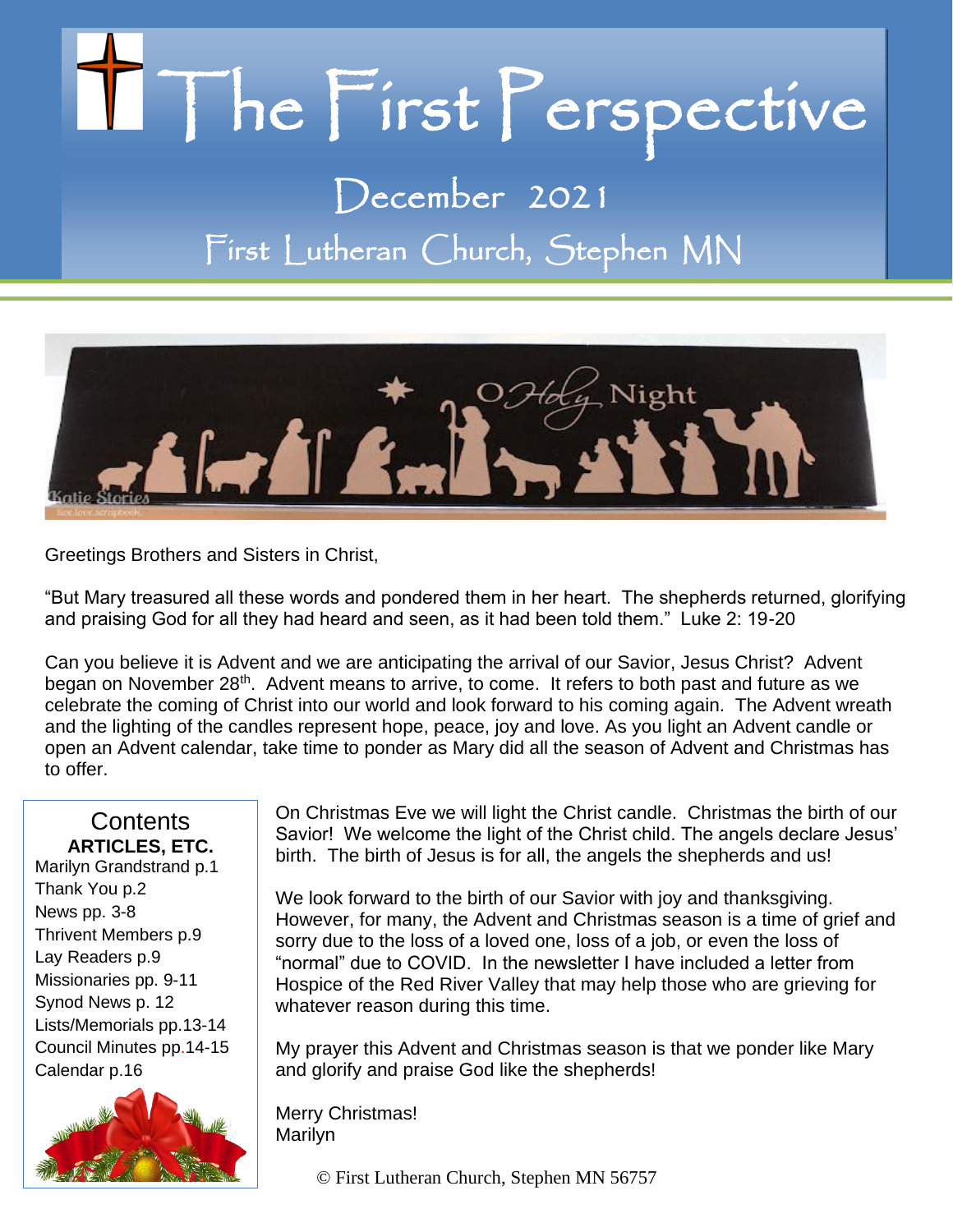

Dear Members of 1<sup>st</sup> Lutheran,

We have lost someone very special... Thank you for sharing our grief.

Thank you so much for the beautiful card and kind words to our family. We were blessed to grow up and be part of this church family.

The Soderlund Family

Leaders & Congregation Members,

 Thank you for your support of the Northwestern Minnesota Synod's Give to the Max campaign. Thank you so very much for your generous donation to the Synod. It will allow us to better support & resource congregation, and its leaders.

On behalf of the Synod Staff, Kristina dernier

On a side note, First Lutheran donated over \$700.00 to reduce the debt of 1<sup>st</sup> called pastors!



# **Member News**

#### **PRAYER CONCERNS**

Sandie Rud, Jim Brinkman, Wally Vagle, Kay Kroulik, Brooklyn Poe, Jim Jarshaw, Pat Kroulik, James Parker, Shane Reuille, Mira Opp, Karen Schendel, Tara & Tyson Jarshaw, Caitlin Willard, Ethel Thorlacius, Trisha Chwialkowski & Darin Perus, Penny Jensen, Travis Benson, Greg Lubarski, for those deployed; Benjamin Hendricks, Luke Thompson, John Johnson and for all those who are in need but are not listed here.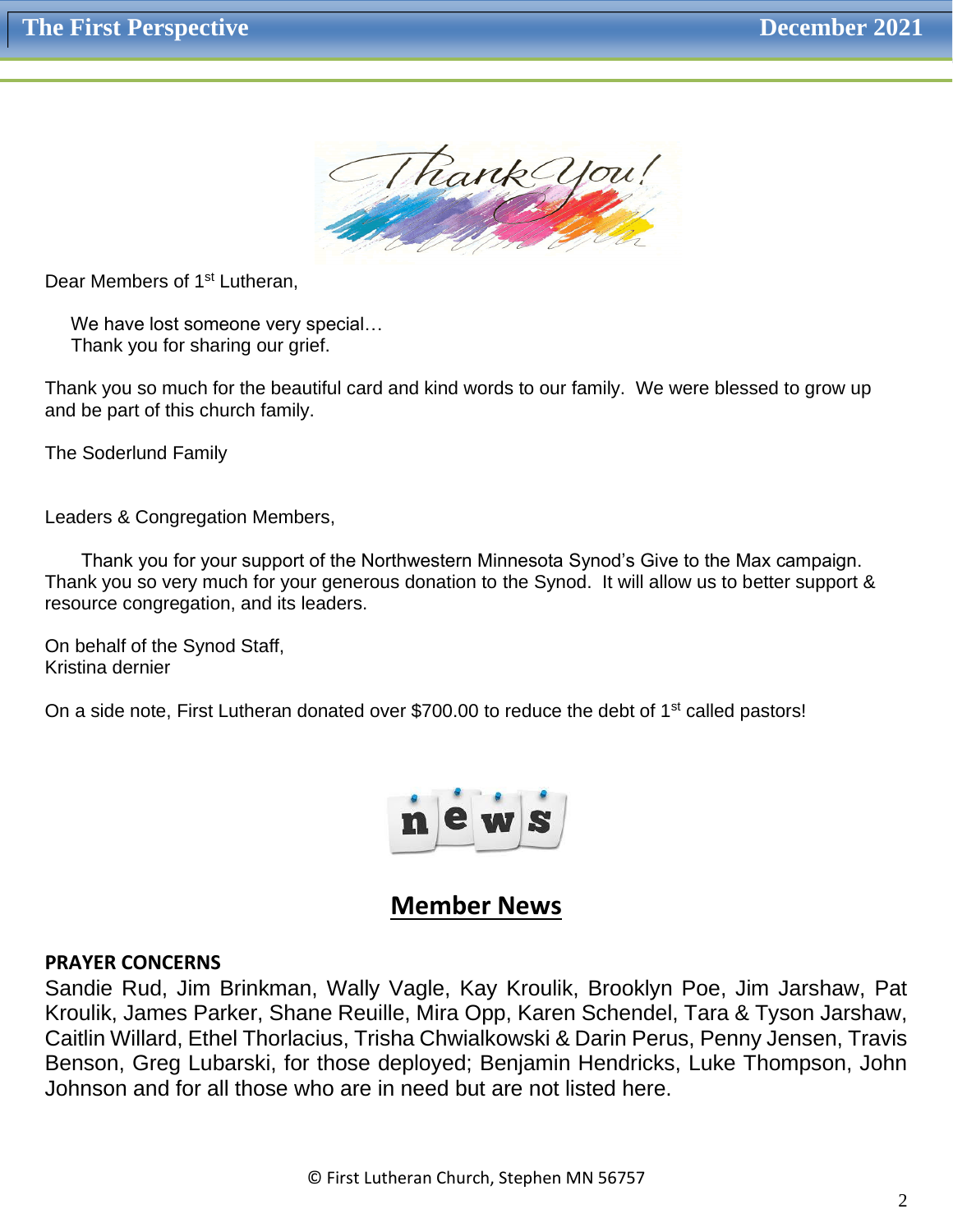# **THOSE IN MILITARY SERVICE**

- Ben Hendricks, son of Brian & Jean Hendricks, Naval Base San Diego
- Todd Jensen, son of David & Penny Jensen
- John Johnson, son of Roger & Jane Smidt, United Arab Emirates
- William Kotts, brother of Garry Kotts
- Luke Thompson, son-in-law of Garry & Sharon Kotts
- Kelsey Schendel, niece of Pr. Mike
- Please remember all our service men & women in prayer.

# **EMAILS & CELL PHONE NUMBERS NEEDED**

We are adding/updating email addresses and cell phone numbers to the church's database. Please send your contact information to [firstl@wiktel.com.](mailto:firstl@wiktel.com) Many e-mails and phone numbers have changed or need to be added since this was last done.

# **DO YOU HAVE NEWS TO SHARE?**

We are always looking for member news to share and hope to hear from you if you have some exciting news you would like to share with other members. Maybe it is a new child-grandchildgreat grandchild, wedding, baptism, or birth in your family that you would like others to know about. We would also like to hear from former members including those who grew up at FLC and have transferred their membership to other churches.

# **Church News**

## **CHURCH OFFICE HOURS**

The secretary's office hours are M-W-F-9:00 AM—Noon e-mail—firstl@wiktel.com---phone--218-478-3895 SAM M. Grandstands' office hours are Tuesday & Friday, 9:00 AM—4:00 PM. e-mail—flcpastor@wiktel.com---phone--763-258-9217

## **DATES TO REMEMBER**

12/01—Church Council 12/12 –-Christmas Program—5:00 PM 12/13— Martha/Ruth Circle 12/14 & 28—Quilting 12/24—Candle Light Worship Service

## **MARTHA/RUTH CIRCLE**

Martha/Ruth Circle will meet in December for Bible Study. We will be meeting **Monday, December 13, 2021,** at 6:00 pm at Church for a potluck meal and to read and discuss the Christmas story.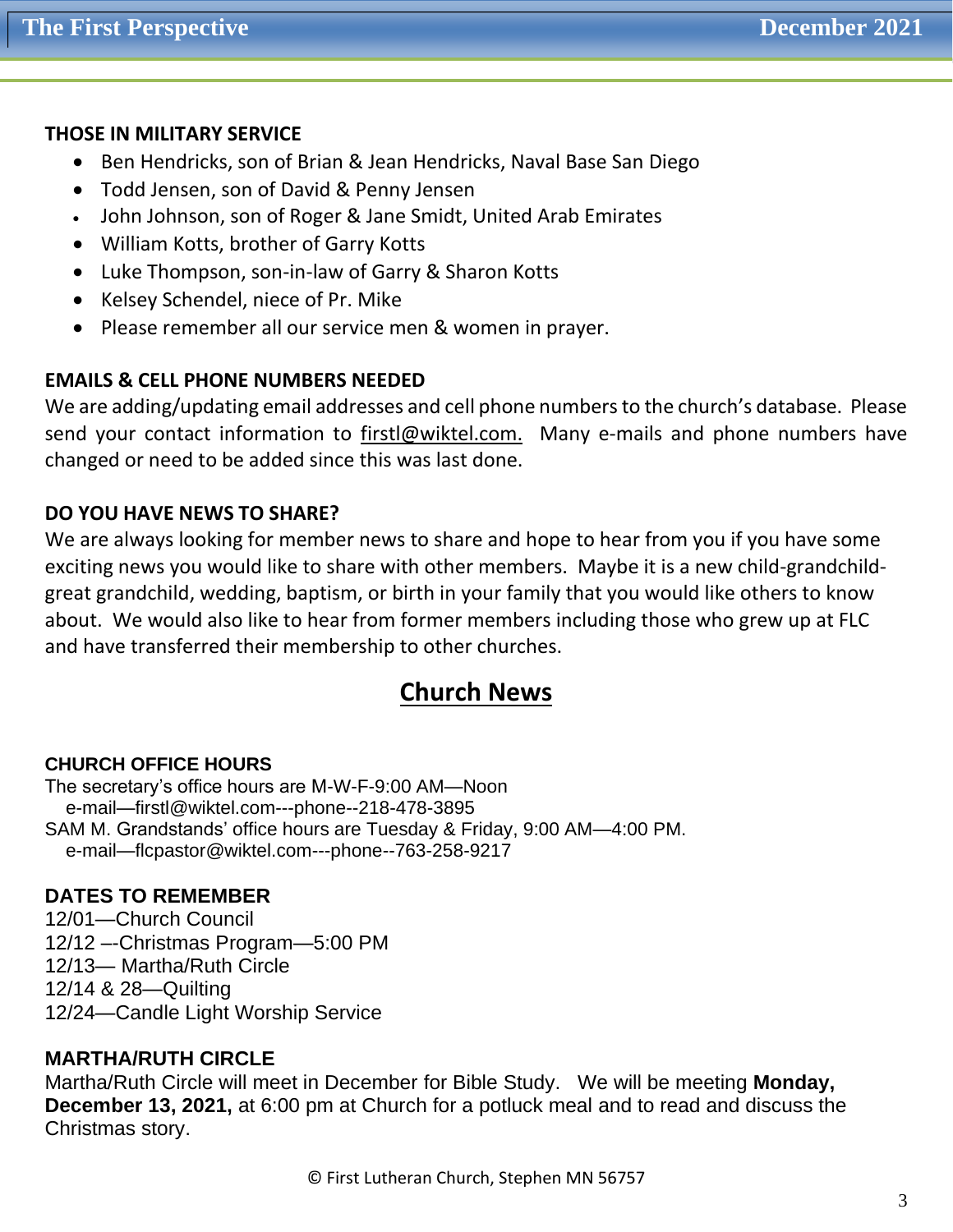# **BULLETIN SPONSORSHIPS AVAILABLE**

You may have noticed that the Sunday Bulletin is sponsored occasionally in honor or memory of family members. Past sponsorships have included honoring birthdays, deaths, weddings, births, and more. These sponsorships are \$20. Contact the office if you would like to become a sponsor.

# **ALTAR COMMITTEE**

Please remember we will need to be changing the paraments and filling the candles like usual as before the pandemic. Communion is now back to "normal". We will continue to serve communion the first and third Sundays of the month. Altar committee members will set up communion on the altar. Thank you.

# **DOOR FUND**

A Door Fund has been set up to replace the arched doors and the side door in the front entrance of the Church. The doors have been ordered and will tentatively be installed before winter. You may continue to make donations or memorials to this fund.

# **LOOSE CHANGE**

The Loose Change canister will be available by the East Door for the loose change offering each month. December's Loose Change offering has been designated to Pathways Bible Camps. If you drop your loose change offering in the Secretary office door slot, please mark for loose change. Loose Change will also be collected on the third (3rd) Sunday of each month.

## **NEW LIGHTED SIGN**

A new fund has been started for a lighted/electronic sign, to replace the current church sign in gratitude for Pr. Mike's 36 years of service to FLC. Donations and memorials can be made to this fund.

## **FREENOTES HARMONY PARK**

Three instruments that were ordered have arrived. They will be stored and installed in the spring. They will be placed on the south side of the church and will be available for the community to use. If you are interested in helping with the install, please contact Betsy Jensen via text or phone at 218-689-5375.

# **FIRST LUTHERAN NEW BIBLE PROGRAM**

# **12 Minutes a Day.**

That's the time it takes to read the ENTIRE Bible in one year. It's a small daily habit that has ripple effects throughout the day, week, month, and year. Carving out time for intentional Bible study brings focus, peace, and perspective to our days.

# **12 Minutes of Bible study can change the entire tone of the day.**

It's a time to *PAUSE*. It's a time to *REMEMBER* what is really important. It's a time to *BUILD* positive momentum for the day.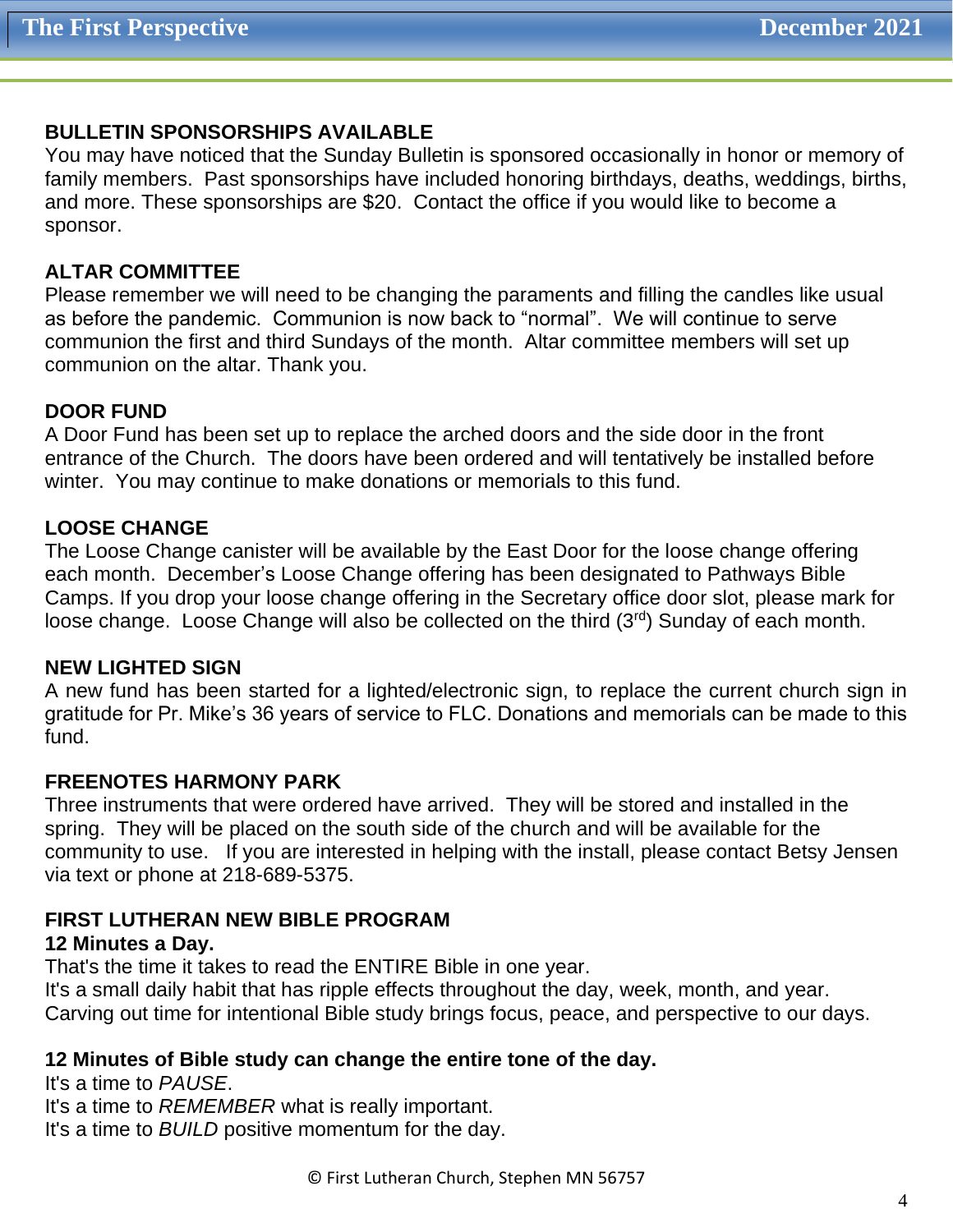First Lutheran has invested in a program that breaks down the Bible into weekly reading plans different chapters or verses each day. This plan follows the Bible in chronological order, so you won't be reading it from start to finish; but moving around as events happened. Each month of plans will be sent out in the monthly newsletter and there will also be sheets located in the brochure rack just inside the East door for those that may not receive the newsletter or would like an extra set for a friend. Join us as we read the Bible together as a congregation/ community.



 The holidays are a time of giving thanks, joy and laughter, sparkle and glitter, sharing and gift giving. For people who are grieving, the holidays often bring a mixture of emotions and feelings, being overwhelmed by multiple demands and the difficulty

of coping with the loss of loved ones.

The holidays are a tough time to grieve. Knowing that does not make them any easier, but it may help to understand and accept our reactions and find things to do to help ourselves. This is a time of year for reflection about the past year and hope for what the future can bring. During this time, it is important to look at who you are and your needs.

Grief is about loss and healing. The goal of grieving is to find the will to do what is best for you. It is important to communicate with others during this time of year, sharing your feelings, needs and limitations with others.

It may be important to develop a plan for dealing with the holidays. I-laving a "plan" can help you gain control. It is okay to change traditions or create new ones. There is comfort in doing things the same way, but it can also be very painful without your loved one. It is important to do only what feels right to you and your family.

Remember to ask for help when you need it. Accept offers of assistance from friends and family. They are searching for a way to make this time easier for you and allowing them to help is your gift in return. If you have children, remember their special needs during this time. Keeping a routine is important. Involve them in any changes and provide extra reassurance. They may express feelings and emotions through behavior, often times reverting to old behaviors. Offer them a chance to express themselves and to talk about their deceased loved one.

It is important to remember that the anticipation of any holiday can be much worse than the actual event. If by chance you find yourself enjoying the holidays, do not feel guilty. Having a good time does not mean you have

forgotten your loved one. You cannot change the past, but you can take care of the present to help you heal for the future.

# Thoughts for the Holidays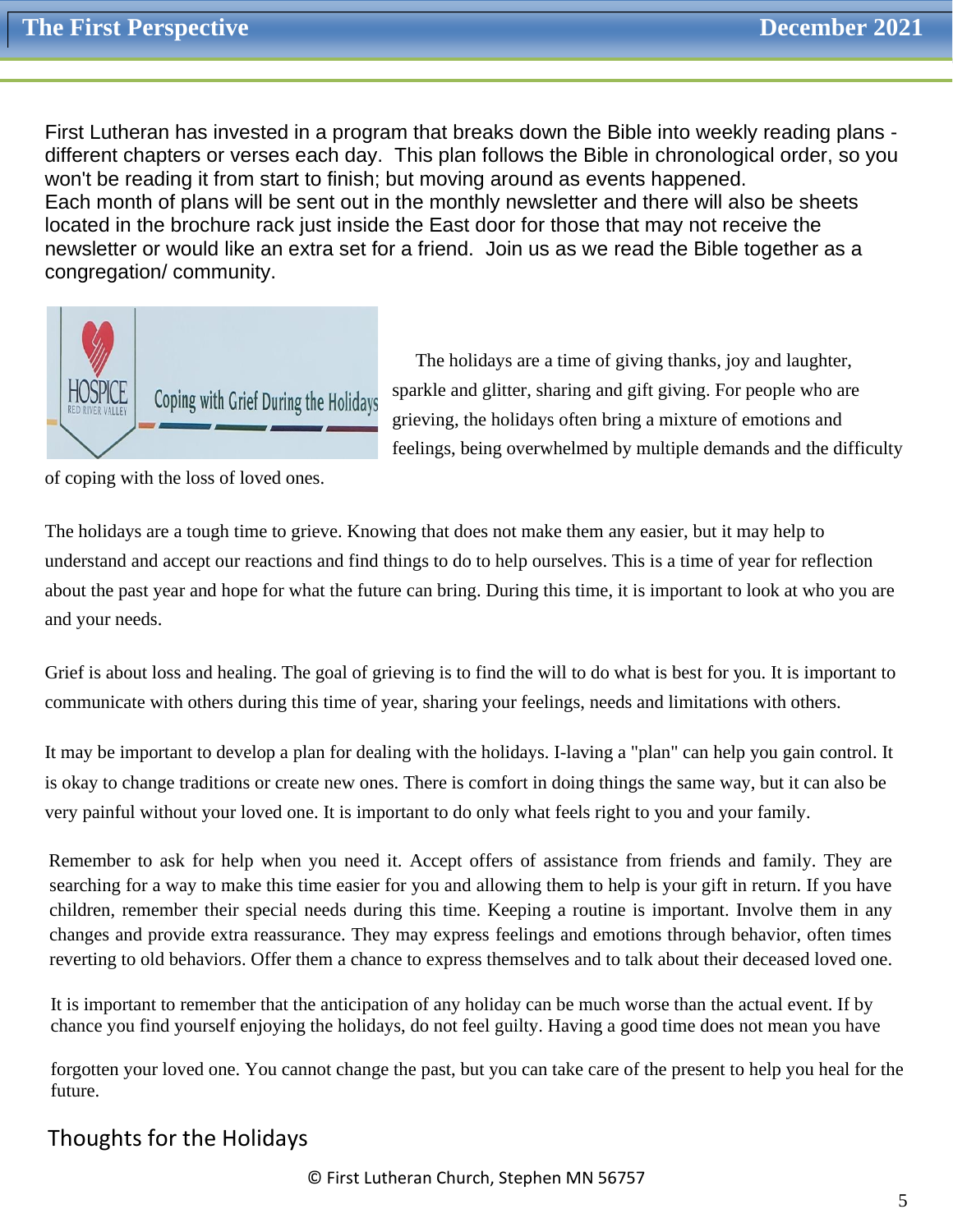# Plan ahead

Bereaved individuals who experience the most difficulty with the holiday season are those who have given little thought to the challenges they may encounter. Consider what may be expected of you, both socially and emotionally, as well as your own preferences.

# Accept your limitations

Grief consumes most of your available energy no matter what the season. The holidays place additional demands on your time and emotions. Plan to lower your expectations to accommodate current needs.

# Make changes

Your circumstances have changed. Expect to make necessary alterations in holiday plans to accommodate those changes. Consider changing your surroundings, rituals and/or traditions to diminish stress. Serve notice to family and friends that this year things may be different.

# Trim down to essentials

Limit social and family commitments to suit your available energy. Shop early or use catalog sales. Re-evaluate priorities and forego unnecessary activities and obligations.

# Ask for help and accept help

Accept offers for assistance with holiday shopping, decorating, cleaning, cooking, etc. Chances are loved ones are looking for ways to lessen your burden. Allow those who care about you to offer their support in concrete ways.

# Inform others of your needs

Give family and friends the tools they need to help you through the holidays. Be specific with them about your preferences and desires and keep them up-to-date when those needs change.

# Build in flexibility

Learn to "play it by ear." There is no concrete formula for learning to deal with loss. You are the foremost authority on what it best for you, and your needs may legitimately change from day to day. Accept the fluctuations that may occur when walking in unknown territory, and learn to take each moment as it comes.

# Give yourself permission to "be"

Allow breathing space and expect fluctuations in mood and perspective. The bereaved work overtime. Not only is life more complicated, but all energy is siphoned into mental and emotional resolution. Grieving is nature's way of healing the mind and heart from the greatest injury of all. Allow yourself the privilege of limping until your wounds heal and you can learn to run again.

# Children, Grief and Holidays

Grieving is a new feeling for you and your children. Providing extra support to them is important at this time. Children may be afraid and not know what to expect.

- They may be afraid of what others will expect from them.
- They may be afraid to ask questions that are bothering them. For example: "Will we still have Christmas or Hanukkah?" "Will Santa come this year?" or "Will I get any presents?"

© First Lutheran Church, Stephen MN 56757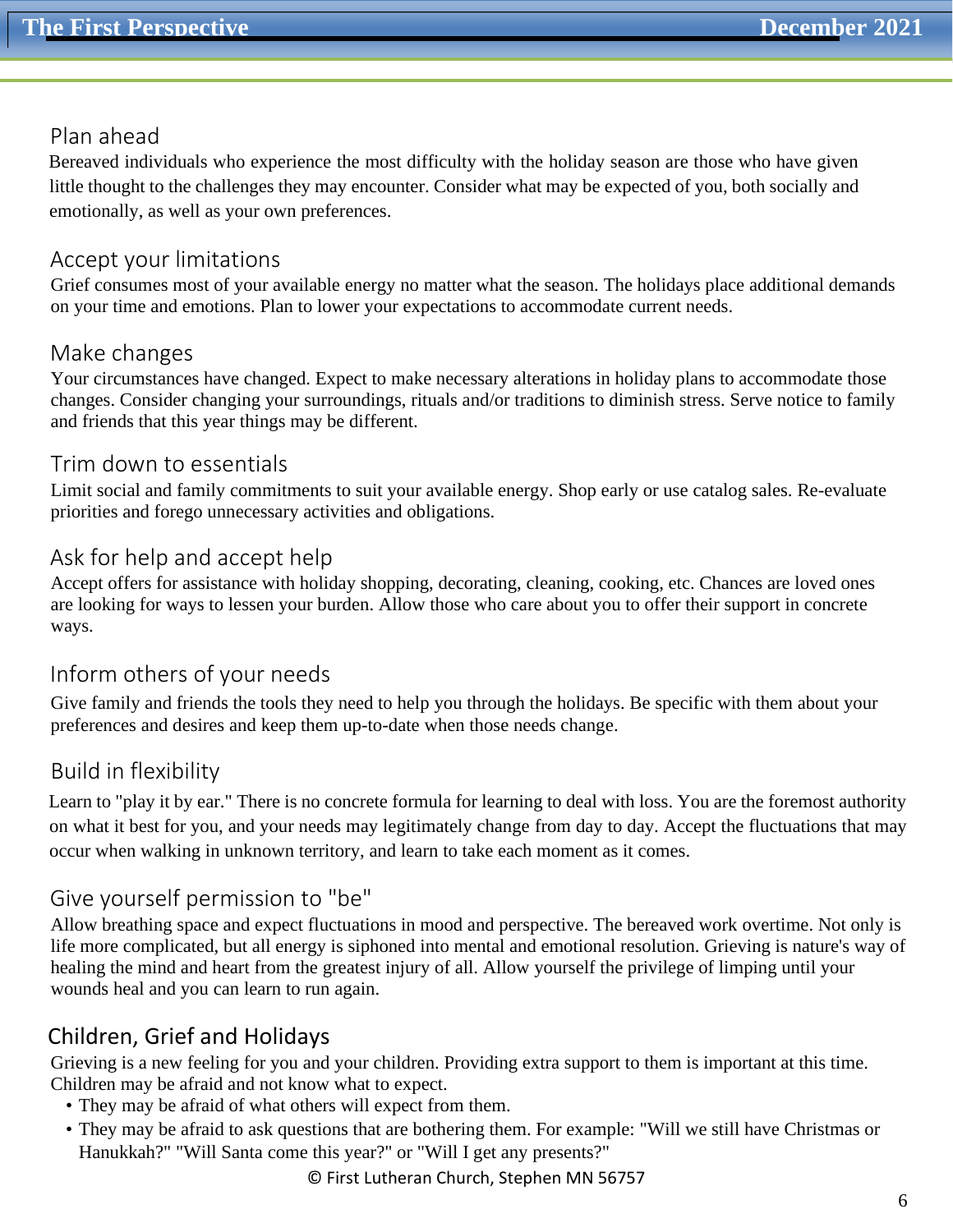- They may feel guilty about looking forward to the holidays.
- They may not know what they want to do, and at the same time, nothing feels right.
- They may want to avoid the entire holiday time.
- They may act out their feelings because they are unable to talk about them. They may be moody, demanding, irritable or whiny, cling or throw tantrums. They are not intentionally being naughty, they just may not know how to tell you in words how they are feeling.

During this holiday season, it is important to be aware of the changes in your children and yourself. Being open and honest about changes and feelings is important. Ask questions that need more than yes or no answers. Being aware of the issues will make a difficult time easier.

**Each of our offices has resources on end-of-life issues available for the public on a loan basis. For "lore information about grief and loss, visit our website vvww.hrrv.org or call us at (800) 237-4629.**

# **Advent Service Project**

During Advent our service project will be collecting items to donate to VIP (Violence Intervention Project) in Thief River Falls MN and Northlands Rescue Mission in Grand Forks ND. Below is a list of items that are on their wish list. For additional ideas for items please see their websites:

[www.violenceintervention.org/donate/wishlist/](http://www.violenceintervention.org/donate/wishlist/) and [www.northlandsrescuemission.org/needs.](http://www.northlandsrescuemission.org/needs)

- Shampoo/Conditioner Nail clippers Body Wash **Body Wash**<br>Deodorant – Men/Women **Reading glasses** Ziplock bags (all sizes) Deodorant – Men/Women Feminine Items **Hair brushes** Hair brushes Shaving Cream **Plastic shower curtains** Razors **Manual Community Community** Community Community Community Community Community Community Community Community Toilet Paper **Hand Warmers Hand Warmers** Paper Towels **TUMS** OTC Daytime cold medicine Cough Drops Ibuprofen Band-Aids Winter gloves, hats, scarves Socks
	-

Please help your neighbor in need.

## **SCHOOL AND HEALTH KITS REPORT**

First Lutheran church members and two Thrivent grants resulted in a great gift to send to Lutheran World Relief.

The School Kits gathered 89 bags full of the items needed. Thanks to Ellie & Rylan Klamar for assembling the kits. Health Care Kits totaled 58. Thanks to Al Anton for helping package and deliver to the trucking firm in Grand Forks.

We received 2 Thrivent grants of \$250.00 each. If you haven't used your Thrivent, apply for one to purchase items for more Health Kits. Ellen Anton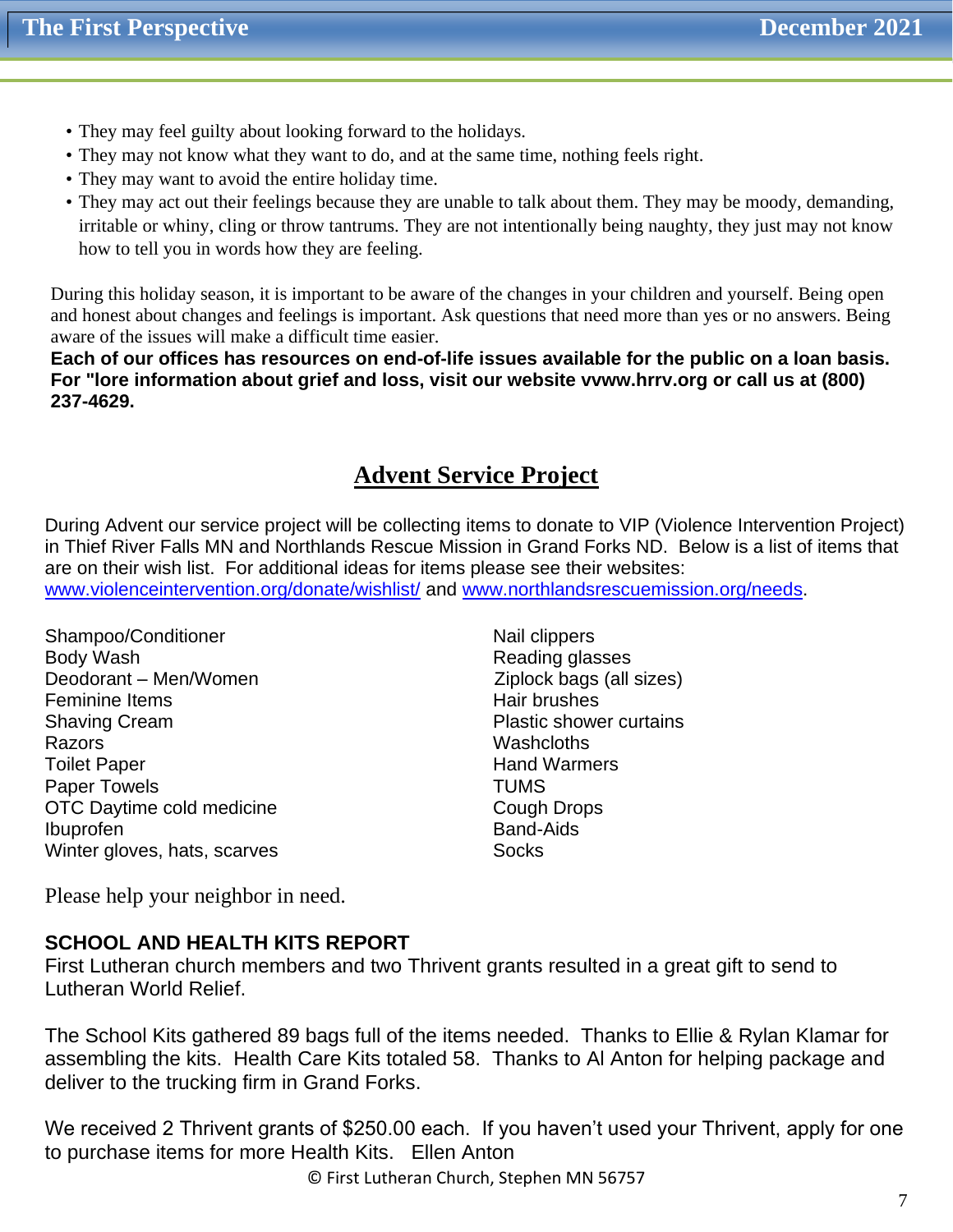# **YOUTH NEWS**

**Boundless** 2022 ELCA Youth Gathering July 24-28, 2022 Minneapolis, MN

Attention all youth going into 9th grade and having finished 12th grade by 2022, the national youth gathering is gearing up and we need you.

We, the Lutheran churches of Lancaster, Hallock, Lake Bronson, Kennedy, Karlstad and Stephen will be working together as one group of youth.

We will rotate meetings and events at each church as we make plans for fund raisers. We can accomplish so much more together than individually.

Information will be coming in a form of letter so we can get an idea how many students will take advantage of this life-giving event. The website for the Youth Gathering is

#### [www.elca.org/YouthGathering.](http://www.elca.org/YouthGathering)

Here are the plans for our first fund raiser. We are putting a calendar together. We would like you to sponsor a day. The day could be selected because it is your birthday or your parent's anniversary. The day could be sponsored because you have a favorite teacher. You can decide. You will need to contact the pastor of your church, to purchase the day or as many days as you would like, for the amount of the day. For example, if your birthday is on March 1st, the day would cost you \$1.00. If you purchased the 25th, it would be \$25.00. If the 25<sup>th</sup> were filled you could purchase any combination of dates to make 25  $(5<sup>th</sup>$  and the 20<sup>th</sup> or the 10<sup>th</sup>, 5<sup>th</sup>, 3<sup>rd</sup> and 2<sup>nd</sup>) or the

25<sup>th</sup> of another month. We realize the gathering will have happened by the middle of summer, but we believe this is a fun fundraiser, we can celebrate all year.

You can purchase your dates as soon as you read this article. We will make every effort to fill the calendar by November 1st. Spread the word because the dates can be purchased by anyone interested. The Calendars with the completed dates will be for sale in December.

# **YOUTH PRINTER INK AND TONER RECYCLE PROGRAM**

The program for printer ink and toner has been updated and changed. There are several of the printer inks and toners that are no longer accepted**. Brands of toner accepted include: Brother, HP, Cannon and Lexmark. The ink jet brands accepted include: Canon, Epson, Hasler Neo Post, Lexmark, and HP.** We will no longer be recycling cell phones until further notice. You can drop off the used cartridges at First Lutheran Church. Funds go to the youth group.

## **YOUTH CELLPHONE RECYCLE PROGRAM**

We will again be recycling certain cell phones. **Smartphones, cell phones, iPads, tablets, Kindles, iPods, Apple Watches and MacBook**, regardless of age or condition will be accepted. Please drop off your phones at the church, there is a cupboard in the front entry you can leave them in. Proceeds will go to the FLC Youth. If you have any questions, please call: First Lutheran Church or Michelle Weberg at 478-4543.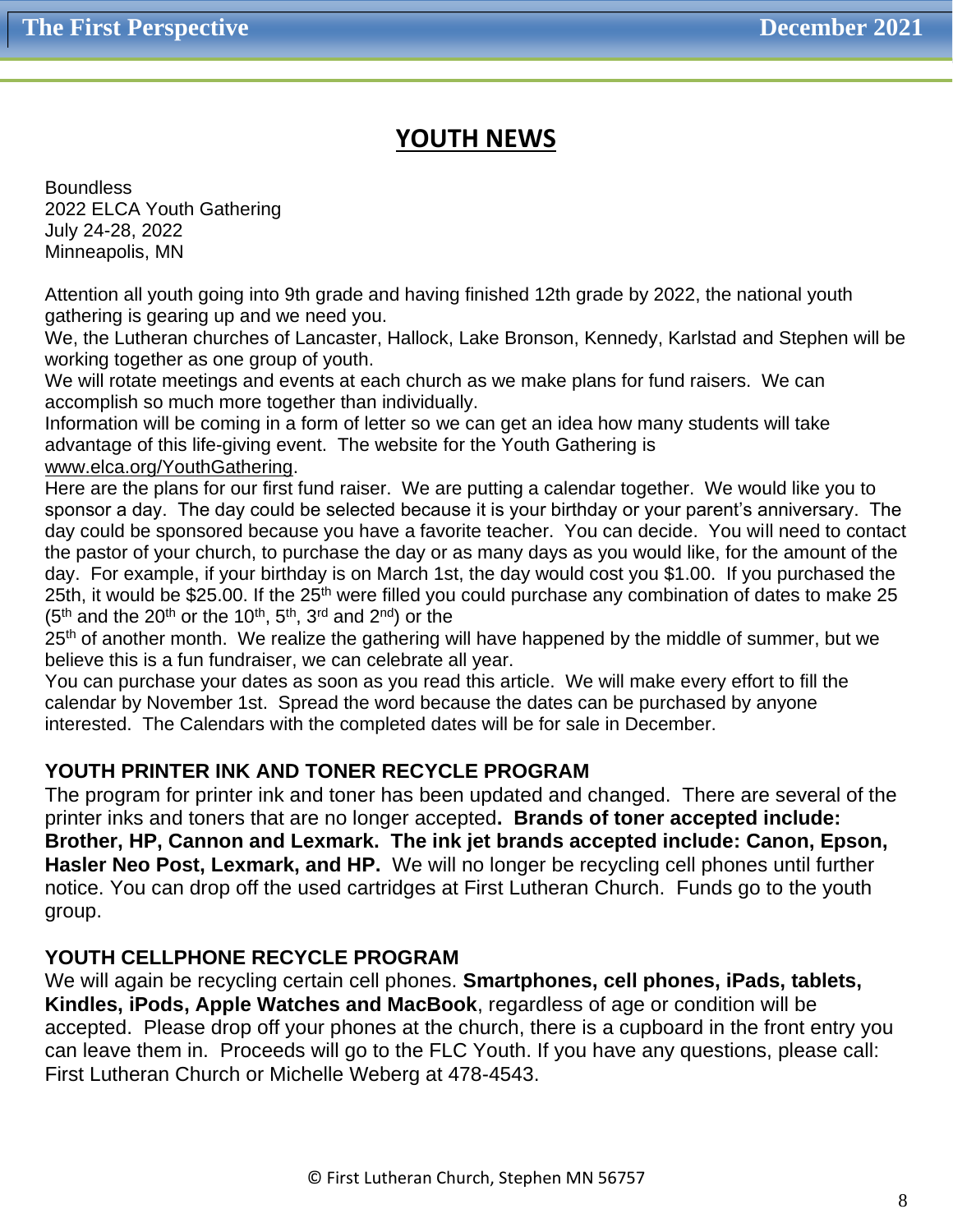

#### THRIVENT MEMBERS

Are you throwing away \$500 a year? Thrivent members have the opportunity, to use this money to help local or national causes. Questions? Contact Ellen Anton or Staci Winge



Please check the Lay Readers Sign Up sheet and add your name if you are willing to serve in this capacity. Thank you to all the Lay Reader who have contributed their reading talents during the last three months including:

**Nona Carl Carl Annual Smidt Patsy Heggen Kris Ann Pietruszewski** 

If you haven't been a Lay Reader in the past, find out what is involved by talking to Pat in the office. It is a great service opportunity that doesn't take much time.

# **The Bencke Family in Japan**

November 2021: 90番

The season has finally changed in Kumamoto. No longer are our eyelids sweating from overexertion. I love Kumamoto fall and winter because of their comparatively mild temperatures and continued flourishing of plants and birds.

I am attaching a little newsletter, which is mostly about how I teach about the biblical God of creation through music at Kyushu Lutheran College. How does music function as a part of worship? Why do Lutherans sing? What is it about music that helps us to synthesize and ground our faith? Well, this newsletter won't answer all of that, but maybe there will be a nugget or two that you find helpful in your own worship this season.

Peace, Jackie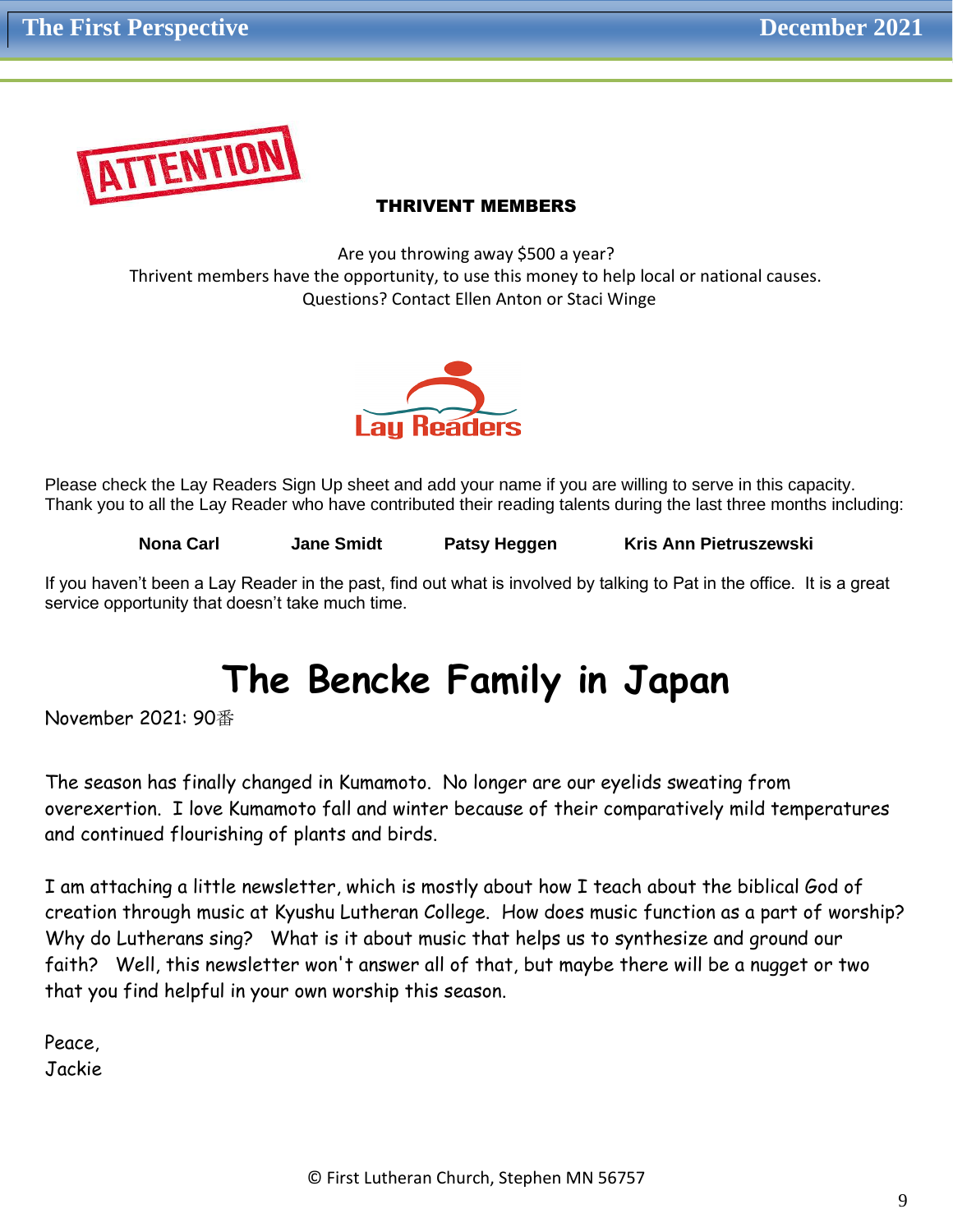



 **MASKED UNMASKED (First time I have seen some of these students faces!)**

**How does music help us worship God?**

**I think if most Christians were asked this question, our first impulse would be to address the lyrics of hymnody. After all, it is in the best of hymnody where Scripture is set to music, biblical truths are built on melodies, rhythms, and harmonies, and where the history of the Christian church intersects with today's body of believers.** 

**Sacred music in Japan is primarily limited to hymns composed between 1860-1880 that have been translated from English or another European language into Japanese. These hymns have been, like in the United States, clearly delineated and used within specific denominations. In recent decades, both in North America and in Japan, there have been more attempts to share across denominational lines the rich hymnody that has been created. Nowadays, it is not uncommon for a Lutheran congregation to enjoy music from the ancient church (Be Thou My Vision), or Lutheran heritage (A Mighty Fortress), or Roman Catholic tradition (Here I am, Lord), or even Assemblies of God/Pentecostal traditions (Shout to the North).**

**One thing I ask my students when I am teaching hymns to the choir is whether they understand the text and whether they know where the text came from. Usually the answer is "no" on both counts. Interestingly, once I've provided some of this information, they seem to sing with more courage, as though once a connection has been made with another time, culture, or tradition that they have more on the table to offer in their interpretation of the text. It is always interesting to me to examine the source and inspiration of hymn texts and how these texts were eventually set to music.**

**But what about instrumental music? How does that help us understand just a little bit more about God when it is included as a part of our worship? Is it about creating atmospherics? Certainly, music has the power to evoke a certain ambience. Music can function as a "mood relaxing" agent, when it is slow, without rhythm, and with blurred boundaries of harmonic motion. Or it can set our feet to dancing with a kicking back-beat and interesting melodic or rhythmic hook. Instrumental music for worship has much more to offer than just helping worship leaders to establish a mood. The music itself, the very sounds of instruments either alone or in combination with others is a response to God's goodness. We don't make music to "help worship be holy." We make music because the very act of creating music by a group or individual and another group or individual listening to it is a unified act of solidarity in offering praise to God. Participation in music is not simply the act of singing or playing an instrument. By listening, we are receiving the offering of the player and offering our response of gratitude or transformation to God. As we move into Advent and then Christmas, here are some thoughts about how to listen for God in the sounds of music, both sung and instrumental:** 

- **1. The sound of a triad chord, 3 tones to create a unified sound, reflects the Trinity!**
- **2. The ascending line of a melody can often be aligned with ascending toward heaven.**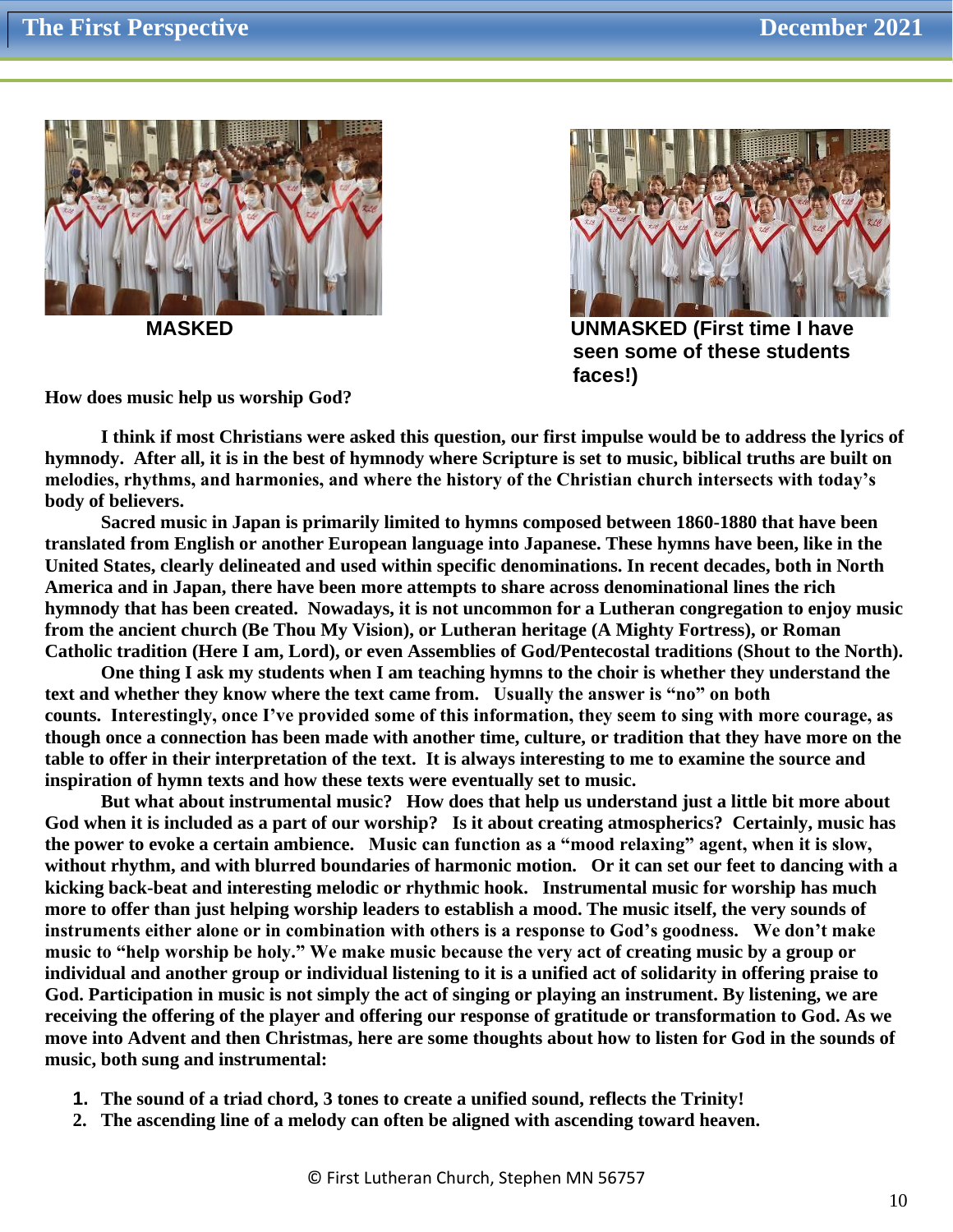- **3. The sound of brass is an ancient way to make a proclamation. What better way to proclaim the Good News than with brass?**
- **4. Long, sustained notes bring to mind the eternal and ever-abiding nature of God.**
- **5. Minor keys seem to remind us of our brokenness and need to repent.**
- **6. Improvisation - sometimes we hear this in jazz or gospel - embodies the freedom that gospel proclaims and makes possible.**
- **7. Unison singing or sounds remind us of how we are one body.**
- **8. Bells have long been associated with joy (wedding bells at Windsor) and sorrow (tolling bells at Notre Dame Cathedral). Emotions are part of our humanity, which is mapped out in the psalms. There is not a single human condition that is not referenced in the psalms. The musical work of handbell teams is both heard and seen. The unifying of 14 individuals to create a single melody that sounds as though it is from one player is again, a representation of how the body of Christ is diversity within our unity and unity within our diversity.**
- **9. Repetition. How many times do we need to seek God's forgiveness? How many times has God reiterated His love for humanity? How often did Jesus speak of and demonstrate loving one another? The Scriptures are repetitive, but always headed toward their fulfillment in Jesus Christ.**
- **10. Tension, release, and delay are all used within any phrase of music. It would be very unsatisfying to sing only the first line of "What a Friend we have in Jesus," even though the single phrase is a truth. The delay of gratification in singing to the end of a phrase or stanza, or hearing an instrumental work to the end is fulfillment. The promises given to Abraham are fulfilled in Jesus Christ, and when time is fulfilled, we will be joined with God in heaven with all the saints.**

Some of the prayers of our hearts…

Thank you, Lord**, for your abiding love. While we fail to recognize your real presence in our lives, we live in the faith of our baptism that you are the source of all beauty in the art that we create. Help us to remember the promise of your everlasting presence as we enter a season of waiting and darkness.** 

Lord, we ask **for your peace as our family enters another holiday season separated by the miles and travel restrictions. We ask that you keep our daughter Emilie safe and free from loneliness while she experiences a second Thanksgiving and Christmas without her parents and sister with whom to celebrate. God of provision, we trust you will find people with whom she can enjoy the holidays and rejuvenate for the upcoming semester. We look forward to the day when we can travel freely again and trust that you will provide that opportunity in your time.** 

**May we wait in joyful hope.**

Home assignment 2022 …is a GO!

If your congregation is interested in having us come to see you in person, please consider this possibility for next summer! While the dates are not confirmed, a likely scenario will be August and some September availability. Look for more information in February!

Our mailing address: **BENCKE** KUMAMOTO-SHI SHIMIZU-MANGOKU 5 CHOME 17-17 861-8068 JAPA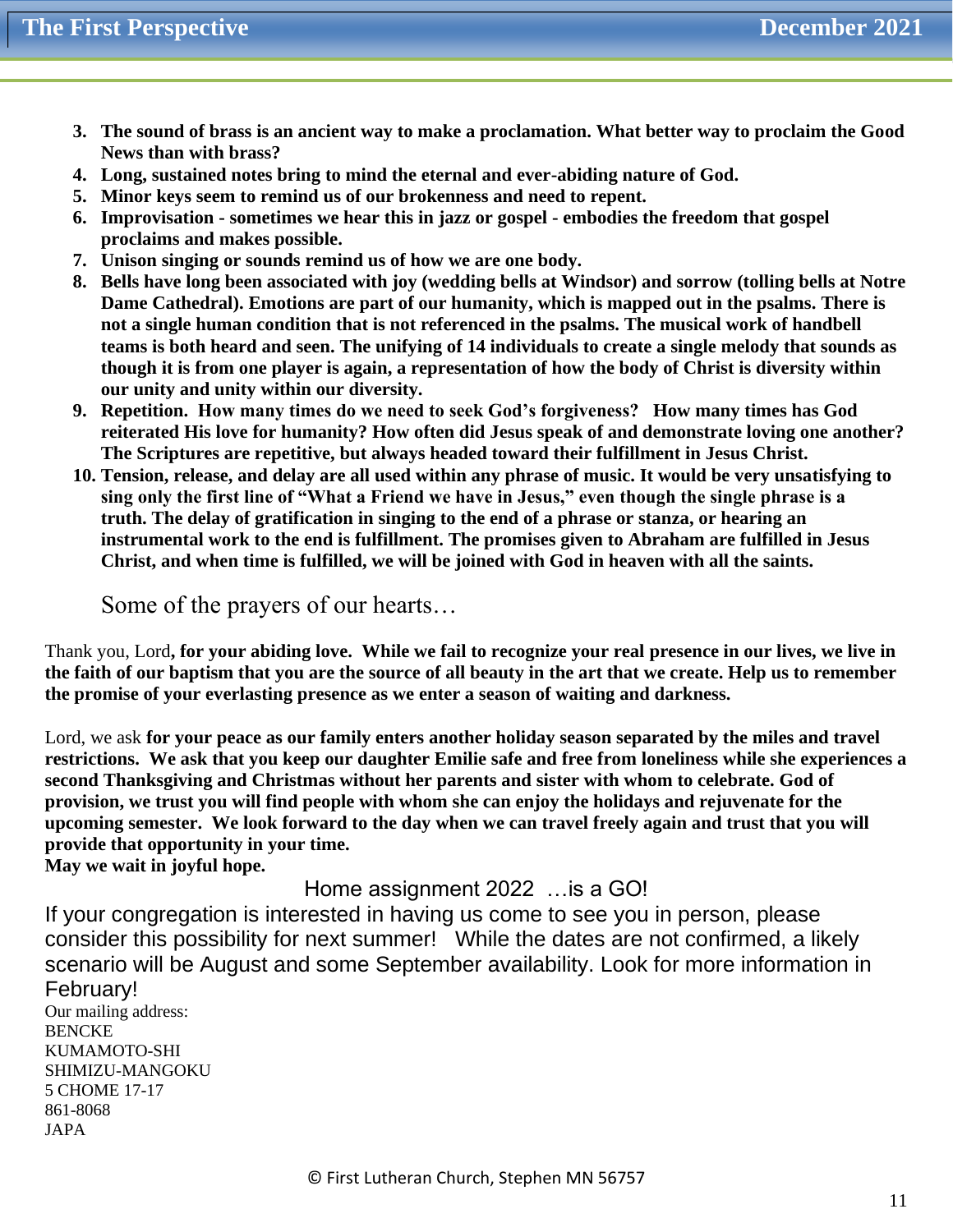

Northwestern Minnesota Synod **Evangelical Lutheran Church in America** God's work. Our hands.



Each week, we lift up rostered ministers, congregations, and ministries.

The synod staff prays for them in their weekly staff meeting and asks

that you remember them in your own daily prayer.

## **Congregations**

Good Shepherd Lutheran Church, Wheaton

Good Shepherd Lutheran Church, Clearbrook

Good Shepherd Lutheran Church, Henning

Grace Lutheran Church, Hallock

Grace Lutheran Church, Ada

Grace Lutheran Church, Detroit Lakes

## **Rostered Ministers/SAMs**

Pr. Mary Suomala Folkerds (Aaron) Pr. David Swonger (Joanne) Dn. Joanne Swonger (David) Pr. Floyd Synstelien [retired] Val-Jean Syverson, SAM (Kelly) Pr. Gordon Syverson **Partners in Ministry**

Table of Mercy, you can find them on Facebook @TableofMercyFM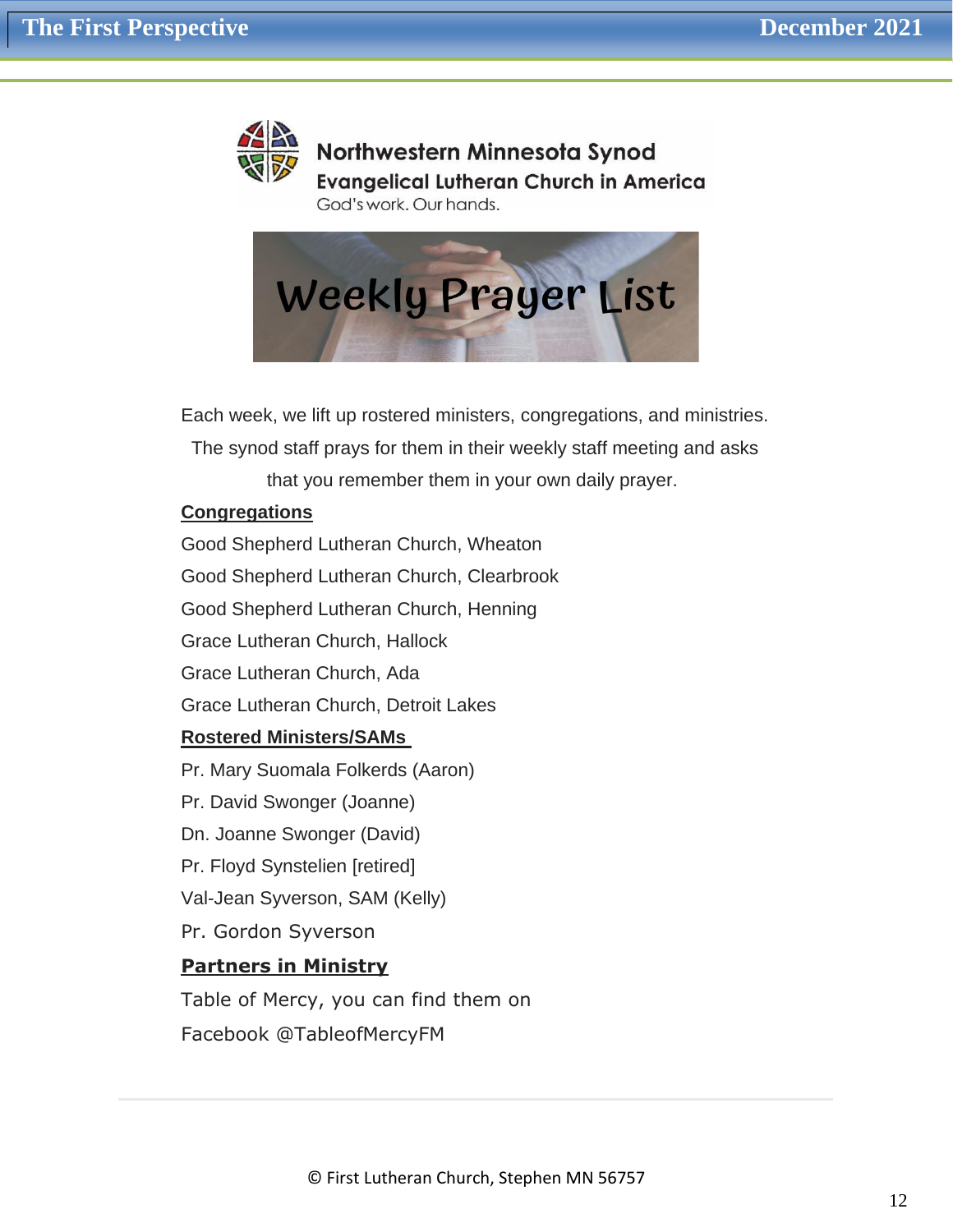| <b>USHERS &amp; ACOLYTES</b> |                                             |                                                    |  |
|------------------------------|---------------------------------------------|----------------------------------------------------|--|
| <b>Date</b>                  | <b>Acolytes</b>                             | <b>Ushers</b>                                      |  |
| 12/05                        | Emmie McGlynn &<br>Emma Korynta             | Steve & Melanie<br><b>McGlynn Family</b>           |  |
| 12/12                        | Abby McMahon &<br>Ashton Setterholm         | Mark & Laura<br><b>McGregor Family</b>             |  |
| 12/19                        | Ty Winge & Nick<br>Winge                    | Brian & jean<br>Hendricks, Holly &<br>James Parker |  |
| 12/24                        | Charlotte Rogus &<br>Shianne<br>Kostrzewski | John & Shawna<br>Peterson Family                   |  |
| 12/26                        | Claire McGlynn &<br>Jace McMahon            | Jenn Thompson<br>Family, Jerome &<br>Megan Hoper   |  |

# **SERVANT LISTS**

| <b>COFFEE SERVERS</b>       |                                      |  |  |  |
|-----------------------------|--------------------------------------|--|--|--|
| Leader: Jan & Earl Anderson |                                      |  |  |  |
| 12/05                       | Marilee Marty, Jerome & Megan Hoper, |  |  |  |
|                             | Adam Kuznia                          |  |  |  |
| 12/12                       | Geoff & Deanna Swendseid             |  |  |  |
|                             | Brandee Kuznia, Roger & Jane Smidt   |  |  |  |
| 12/19                       | Garry & Sharon Kotts                 |  |  |  |
|                             | Keith & Stacy Szczepanski            |  |  |  |
| 12/26                       | Earl & Jan Anderson                  |  |  |  |
|                             | Brian & Jean Hendricks               |  |  |  |

# **ACOLYTES/USHERS:**

**Please note the dates that you are scheduled to acolyte/usher for Sunday Worship. If you are not able to serve that Sunday, please find a substitute and notify the office, (478-3895) by Thursday of the change so that the bulletin can be printed with the correct names. Thank You.**

# **IMPORTANT DATES**

# **DECEMBER ANNIVERSARIES**

 12/27 Brian & Betsy Jensen 12/27 Isaac & Carly (Peterson) Black 12/28 John & Shawna Peterson

# **DECEMBER BIRTHDAYS**

| 12/02 | <b>Rachael Weberg</b>       | 12/15 | <b>Ingrid Bazey</b>      | 12/19 | John Peterson             |
|-------|-----------------------------|-------|--------------------------|-------|---------------------------|
| 12/03 | Aase Hamnes                 | 12/15 | Gavin Kuznia             | 12/20 | Eileen Opp                |
| 12/03 | Renee Jensen                | 12/15 | Logan Swendseid          | 12/21 | <b>Bowen Anderson</b>     |
| 12/04 | Greta Weberg                | 12/16 | <b>Brayden Benson</b>    | 12/21 | <b>Chris Mills</b>        |
| 12/05 | <b>Whitney Weisenberger</b> | 12/16 | <b>Holly Jensen</b>      | 12/23 | <b>Carl Troska</b>        |
| 12/06 | Nancy Gajeski               | 12/16 | <b>Matt Noel</b>         | 12/24 | <b>Kristina Swendseid</b> |
| 12/09 | Aiden Sundby                | 12/16 | Jody Paulson             | 12/26 | Meika Hoper               |
| 12/10 | Michael Douglas             | 12/16 | <b>Grant Woinarowicz</b> | 12/28 | <b>Oakley Rost</b>        |
| 12/10 | <b>Sutton Torgerson</b>     | 12/19 | DuWayne Dahl             | 12/30 | <b>Todd Nelson</b>        |
| 12/13 | <b>Sharon Kotts</b>         | 12/19 | <b>Nathan Kotts</b>      |       |                           |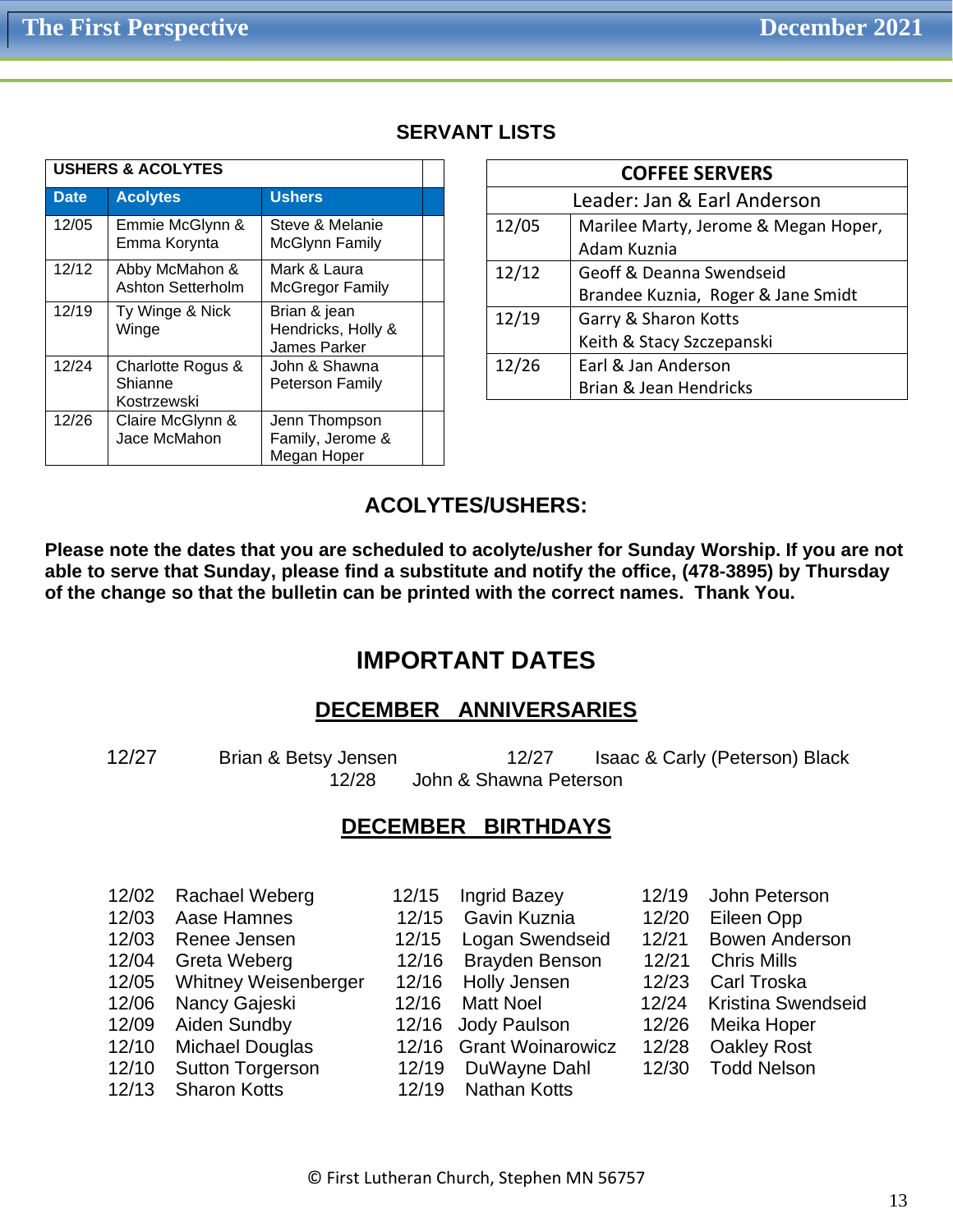# **NOVEMBER MEMORIALS**

| <b>Gerald Soderlund</b> |                                                                        |                                                |  |
|-------------------------|------------------------------------------------------------------------|------------------------------------------------|--|
|                         | John & Shawna Peterson                                                 | Door Fund                                      |  |
|                         | Mike & Cheri Douglas<br>Tim & Jody Paulson<br>Ralph & Audrey Swendseid | <b>Memorial Fund</b><br>Door Fund<br>Door Fund |  |
| <b>Arvid Sten</b>       | Mike & Cheri Douglas                                                   | <b>Memorial Fund</b>                           |  |
| Palmer Haug             | Tim & Jody Paulson                                                     | Door Fund                                      |  |
| <b>Merrily Henne</b>    | Ralph & Audrey Swendseid                                               | Door Fund                                      |  |

#### **First Lutheran Church Council Minutes**

November 3, 2021

**Member Present:** Deanna Swendseid, Connie Troska, Al Anton,

Kelsey Anderson, Melanie McGlynn, Krissy McMahon, Betsy Jensen, Gannon Nelson, Jessica Rogus, and Shawna Peterson.

Also in attendance, S.A.M. Marilyn Grandstrand, Patsy Heggen and Ellen Anton

President Deanna called the meeting to order.

Devotions by Betsy.

#### **Secretary's report:**

Motion by Melanie to accept the October 6, 2021 minutes, second by Kelsey. All in favor, motion carried. **Treasurer's report:** Monthly offerings for October totaled \$10,631.00. All the bills have been paid. Motion by Jessica second by Krissy to accept the Treasurer's report as printed. All in favor, motion carried.

 Vanco is being used more frequently for offerings and other donations to First Lutheran. A tutorial on how to use Vanco will be made available to members.

 Motion by Kelsey Anderson, second by Gannon Nelson, to combine the Senior League checking account and Senior League savings account into one account. All in favor, motion carried.

 Motion by Betsy second by Melanie to use part of the Louise Olson CD to pay for the computers for the offices and video equipment. All in favor, motion carried.

**Membership changes:** None

## **Committee reports**

 **Deacons:** Nothing to report.

 **Trustees:** 

The Pastor's office has been painted and the coffee makers have been repaired.

**Parish Education:** The Christmas program will be at 5:00 Sunday, December 12<sup>th</sup>. Sunday morning service will be at 9:00.

Bibles will be presented to  $3<sup>rd</sup>$  and (a few)  $4<sup>th</sup>$  graders on November  $14<sup>th</sup>$ .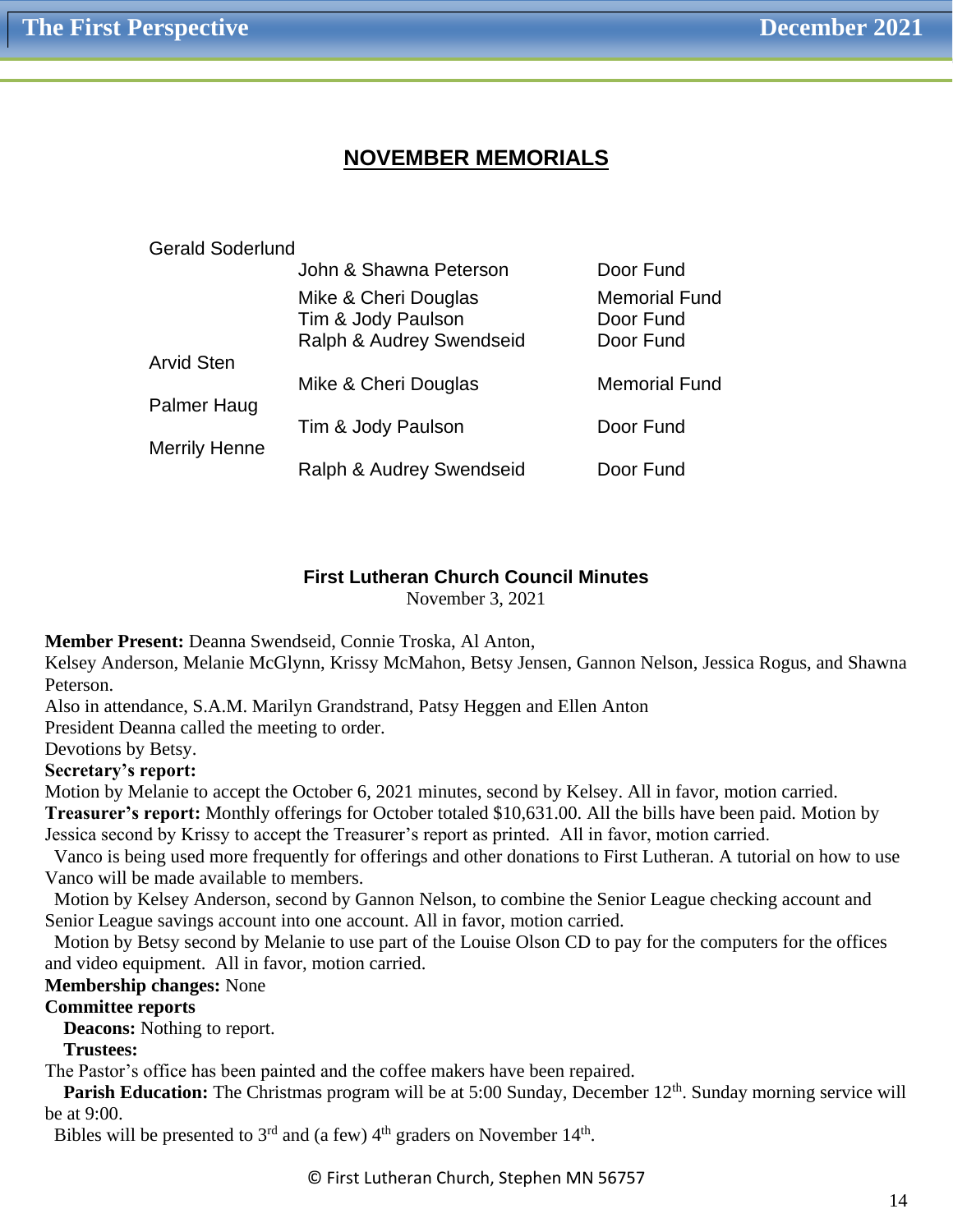**Trust Fund:** Will meet in December.

**Stewardship:** Betsy will make banners to track the fundraising progress for our main projects.

#### **Old Business:**

The Servant group lists have been updated. Contact Melanie McGlynn, if you would like to make further changes.

#### **New Business:**

 We will have a special offering for 'Give to the Max Day'. The money raised will be used by the synod to help reduce debt for 'First Call' ministers.

The carillon has been repaired.

The Call Committee will meet with Pastor Mary Gilthvedt, our conference dean, on November 21st.

 Confirmation classes have begun. There are two classes, 7-8 grade and upperclassmen. The upperclassmen will be confirmed in spring 2022.

Kelsey made a motion to adjourn, second by Al. All in favor, motion carried. The next meeting will be December 1st at 7pm. Meeting adjourned with the Lord's Prayer.

Shawna Peterson Church Council Secretary



[This Photo](https://www.flickr.com/photos/johndillon77/23651971910) by Unknown Author is licensed unde[r CC BY-SA](https://creativecommons.org/licenses/by-sa/3.0/)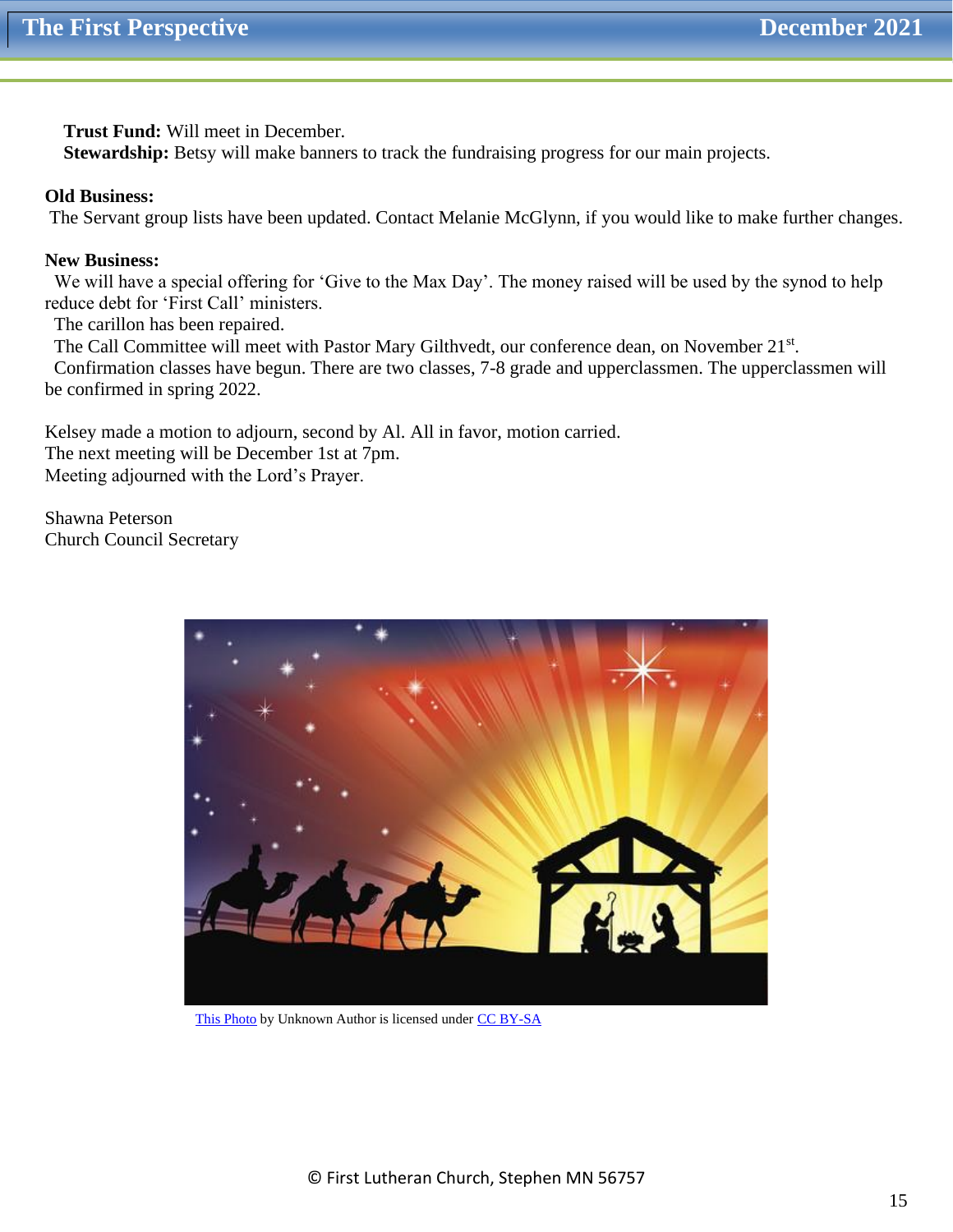# **DECEMBER 2021**

| <b>Sunday</b>                                                                                                                    | <b>Monday</b>                              | <b>Tuesday</b>                                                                             | Wednesday                                                                            | <b>Thursday</b> | <b>Friday</b>                                                                                              | <b>Saturday</b>            |
|----------------------------------------------------------------------------------------------------------------------------------|--------------------------------------------|--------------------------------------------------------------------------------------------|--------------------------------------------------------------------------------------|-----------------|------------------------------------------------------------------------------------------------------------|----------------------------|
|                                                                                                                                  |                                            |                                                                                            |                                                                                      |                 | $\mathbf{1}$                                                                                               | $\mathbf{2}$               |
|                                                                                                                                  |                                            |                                                                                            | 1                                                                                    | $\mathbf{2}$    | 3                                                                                                          | 4                          |
|                                                                                                                                  |                                            |                                                                                            | $6:00~pm-$<br><b>Wednesday School</b><br>& Confirmation<br>7:00 pm-Church<br>Council |                 |                                                                                                            |                            |
| 5                                                                                                                                | 6                                          | $\overline{7}$                                                                             | 8                                                                                    | 9               | 10                                                                                                         | 11                         |
| 9:00 am -Worship<br>Service w/ Holy<br>Communion in-<br>person & live on<br>Facebook. Coffee<br>after service.                   |                                            |                                                                                            | $6:00$ pm $-$<br><b>Wednesday School</b><br>& Confirmation                           |                 |                                                                                                            |                            |
| 12                                                                                                                               | 13                                         | 14                                                                                         | 15                                                                                   | 16              | 17                                                                                                         | 18                         |
| 9:00 am-Worship<br>Service in-person &<br>live on Facebook.<br><b>Coffee after service</b><br>5:00 pm-Christmas<br>Program       | 6:00 pm--<br>Martha/Ruth<br>Circle potluck | 9:30 am-Quilting<br>1:00 pm-Marilyn<br>G. does Worship<br>service at the<br><b>Tamarac</b> | $6:00$ pm $-$<br><b>Confirmation &amp;</b><br><b>Wednesday School</b>                |                 |                                                                                                            |                            |
| 19                                                                                                                               | 20                                         | 21                                                                                         | 22                                                                                   | 23              | 24                                                                                                         | 25                         |
| 9:00 am -Worship<br>Service w/ Holy<br><b>Communion live on</b><br>Facebook<br>*Loose<br>change Sunday.<br>Coffee after service. |                                            |                                                                                            |                                                                                      |                 | 4:00 pm-Candle<br><b>Light Worship</b><br>Service w/ Holy<br>Communion in-<br>person & live<br>on Facebook | <b>Merry</b><br>Christmas! |
| 26                                                                                                                               | 27                                         | 28                                                                                         | 29                                                                                   | $30\,$          | 31                                                                                                         |                            |
| 9:00 am-Worship<br>Service live on<br><b>Facebook. Coffee</b><br>after service.                                                  |                                            | 9:30 am-Quilting                                                                           |                                                                                      |                 |                                                                                                            |                            |
| * Pathways                                                                                                                       |                                            |                                                                                            |                                                                                      |                 |                                                                                                            |                            |

© First Lutheran Church, Stephen MN 56757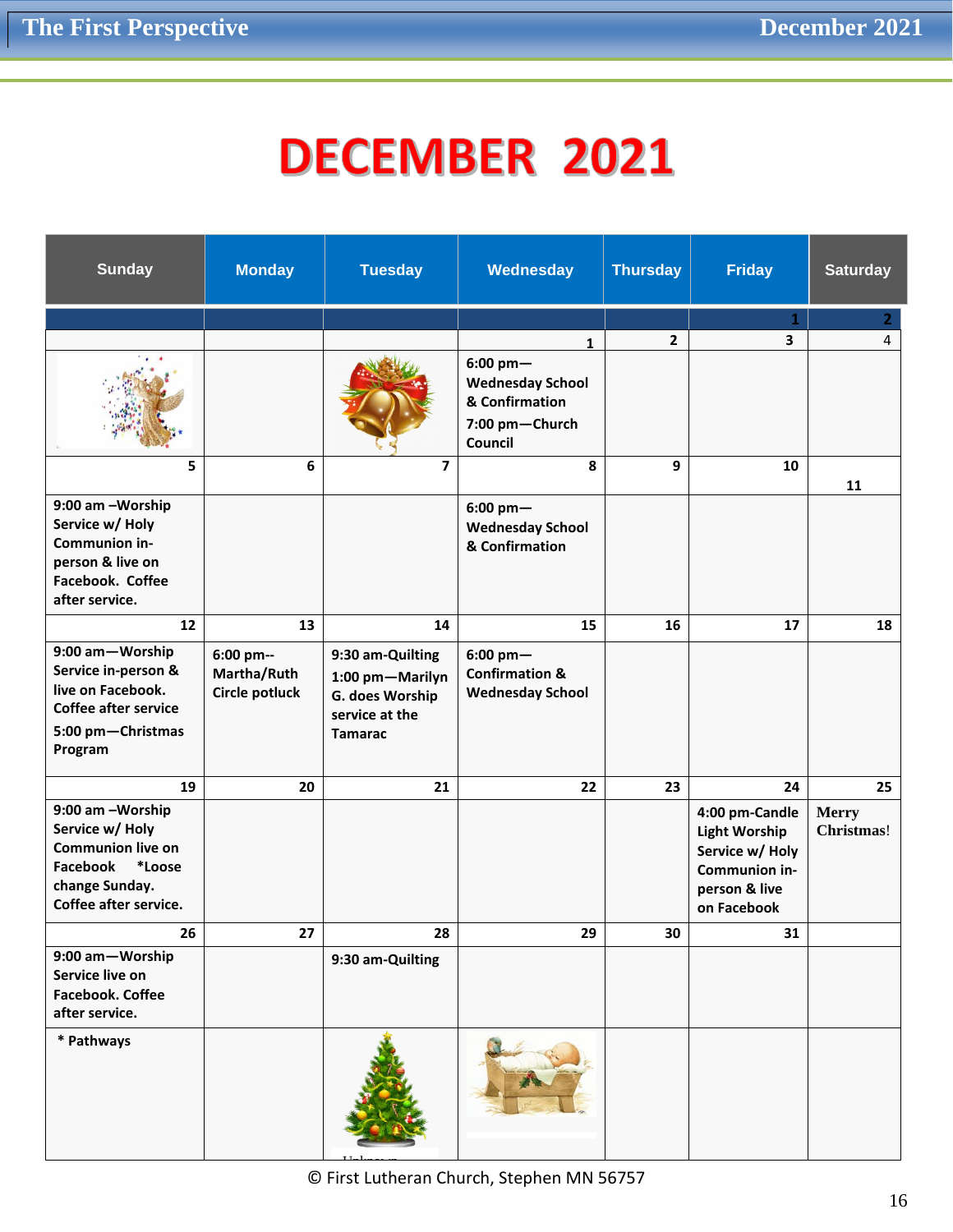**THE FIRST PERSPECTIVE FIRST LUTHERAN CHURCH P.O. Box 72 STEPHEN MN 56757**

**NON-PROFIT ORGANIZATION US POSTAGE PAGE STEPHEN, MN PERMIT NO. 1**

# **DECEMBER 2021**

Snowbird? Don't forget to mail in your pledge for the weekly Worship services you missed.

**Ministers to our Parish:**

Marilyn Grandstrand-Synod Authorized Minister (SAM) [flcpastor@wiktel.com](mailto:flcpastor@wiktel.com) ~~~~763-258-9217 Patsy Heggen– Parish Secretary 218-478-3895 (church) All the Members of First Lutheran Church

Published Monthly by the Congregation of First Lutheran Church, Stephen MN.